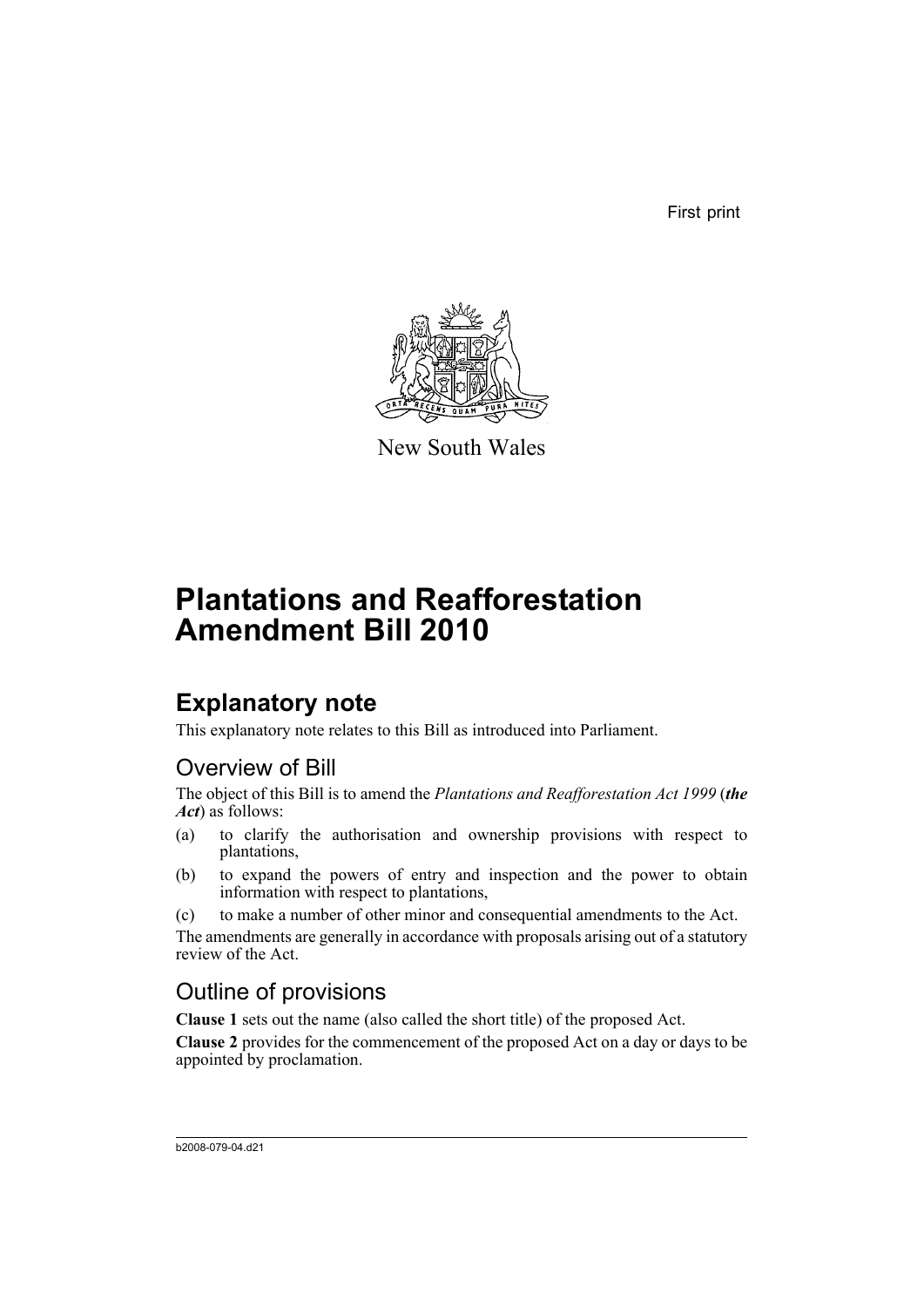Explanatory note

### **Schedule 1 Amendment of Plantations and Reafforestation Act 1999 No 97**

### **Authorisation of plantations**

A plantation or proposed plantation is required to be authorised under the Act, except if plantation operations carried out on the plantation are exempt farm forestry, are plantation operations on an existing plantation or are ancillary plantation operations.

**Schedule 1 [3]** amends section 6 of the Act which currently provides that plantation operations carried out on a farm will be classified as exempt farm forestry if, among other things, the total area of the farm does not exceed 30 hectares at any one time. The amendment makes it clear that the actual plantation operations on the farm must not total more than 30 hectares for the operations to be exempt farm forestry. The amendment also updates references to the repealed *Native Vegetation Conservation Act 1997*.

**Schedule 1 [4], [6] and [7]** amend section 9 of the Act to remove references to existing plantations. Provisions dealing with existing plantations will be included in Schedule 3 to the Act by Schedule 1  $\overline{35}$  as they are of a savings and transitional nature.

**Schedule 1 [5]** amends section 9 of the Act by way of statute law revision to ensure that ancillary plantation operations cover operations that are ancillary to the carrying out of an approved project under Part 3A of the *Environmental Planning and Assessment Act 1979*.

**Schedule 1 [8]** amends section 12 of the Act to provide that written notice of the Minister's decision to grant an application for the authorisation of plantation operations on an unformed road is to be given to the Minister for Lands.

**Schedule 1 [9]–[11]** amend section 14 of the Act to recast the present requirement that the Minister is to invite submissions on an application for authorisation of a non-complying plantation, that is, a plantation that does not comply with the complying development standards of the *Plantations and Reafforestation Code* (*the Code*) so that such submissions can only be made on the aspects of the application that indicate non-compliance with those standards.

**Schedule 1 [16]** amends section 20 of the Act to provide that the authorisation of a plantation (other than for a complying plantation) may be granted subject to any conditions. Such conditions are to be no longer restricted to just conditions relating to establishment operations.

**Schedule 1 [18] and [19]** amend section 22 of the Act to remove an unnecessary provision in respect of the cancellation of timber plantation authorisations.

**Schedule 1 [20]** amends section 23 of the Act to provide that the public register relating to plantation authorisations maintained by the Minister is no longer required to include applications for authorisations.

**Schedule 1 [21]** amends section 23 of the Act to provide that the register is to be made available for inspection on the internet site of the Department of Industry and Investment.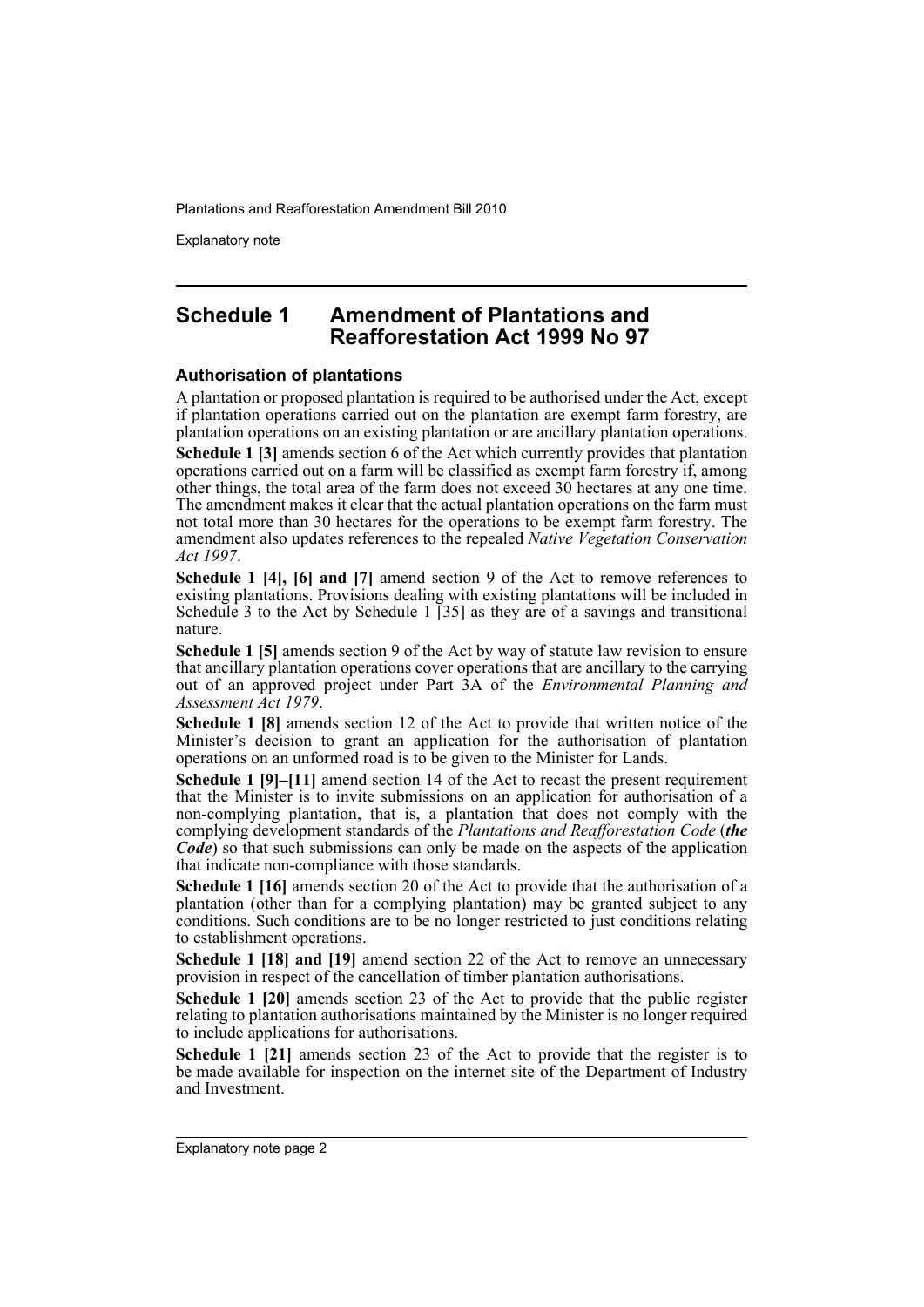Explanatory note

**Schedule 1 [34]** amends Schedule 3 to the Act to make it clear that timber plantations accredited under the repealed *Timber Plantations (Harvest Guarantee) Act 1995* are taken to be authorised plantations under the Act and therefore are not existing plantations.

**Schedule 1 [35]** amends Schedule 3 to the Act to insert provisions dealing with existing plantations. An existing plantation is defined as a plantation established before the commencement of section 9 of the Act (that is, before 14 December 2001) in accordance with the requirements of the *Environmental Planning and Assessment Act 1979*, any law dealing with native vegetation conservation and any other relevant law. The amendment continues the exemption for existing plantations from the requirement to be authorised, but only if there is no replanting of an area on the plantation exceeding 30 hectares.

**Schedule 1 [12] and [22]** make consequential amendments.

### **Ownership and management of plantations**

Currently, section 21 of the Act provides that any change in the ownership or management of an authorised plantation does not affect the authorisation of the plantation. **Schedule 1 [15]** inserts proposed sections 17A–17C into the Act to make it clear in which circumstances a change in ownership or management affecting a plantation will also affect the authorisation of the plantation.

**Proposed section 17A** requires the owner of an authorised plantation to notify the Minister of any such change in ownership or management of the plantation or part of the plantation.

**Proposed section 17B** provides that the authorisation of an authorised plantation will not be affected by:

- (a) any change in ownership or management of the whole of the plantation, or
- (b) any change in the ownership of a part of the plantation so long as the whole of the plantation remains under the same management, or
- (c) any change in the management of a part of the plantation so long as the whole of the plantation remains under the same ownership.

**Proposed section 17C** provides that, if there is a change in both the ownership and management of part of the land comprising an authorised plantation, application must be made for the authorisation as a plantation of each part of the land comprising the original plantation on which it is intended to continue plantation operations. However, the proposed section does not require authorisation of a plantation that would not otherwise be required to be authorised because the plantation operations are exempt farm forestry or ancillary plantation operations, that is, plantation operations that are ancillary to the carrying out of development, an activity or a Part 3A project under the *Environmental Planning and Assessment Act 1979*. The Minister may waive or modify any of the requirements of the Act in relation to such an application but only if all of the land to which the application relates comprises part of the original plantation. The Minister must grant such an authorisation, but may impose any conditions on the authorisation.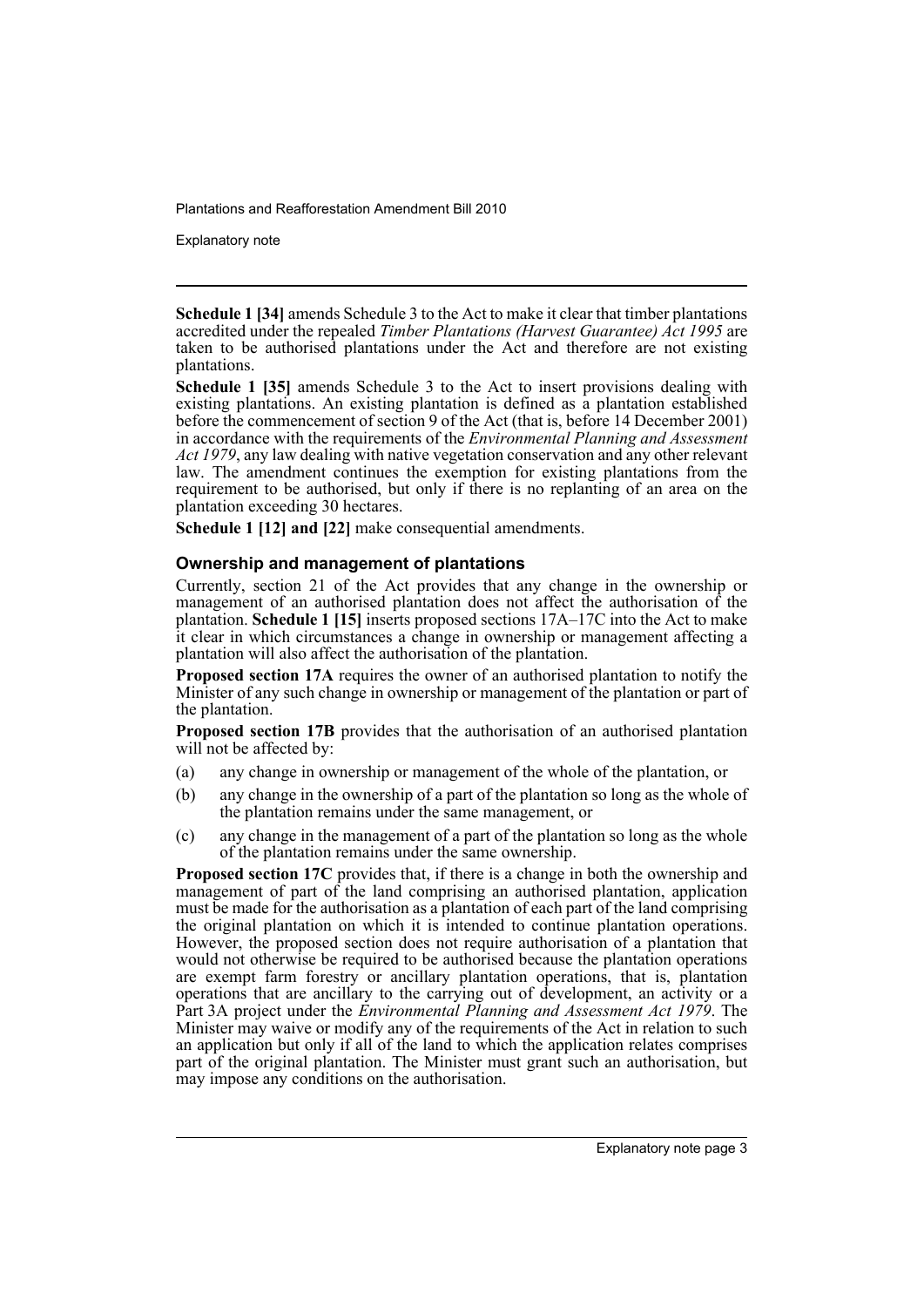Explanatory note

**Schedule 1 [14] and [17]** make consequential amendments.

### **Enforcement**

**Schedule 1 [24]–[27]** amend sections 58–60 of the Act to apply certain current enforcement provisions of the Act, including stop work orders and directions for remedial work, to any plantations (rather than just authorised ones) where there have been breaches of the Act or Code. However, these enforcement provisions will still not apply to existing plantations as such plantations are not subject to the Act or Code.

**Schedule 1 [28]** substitutes section 61 of the Act (which deals with the appointment of authorised officers to conduct investigations on whether the Act and the Code prescribed under the Act are being complied with) and inserts proposed sections 61A, 61B, 61C and 61D in respect of the appointment of authorised officers and the investigation of compliance with the Act.

**Proposed section 61** provides for the appointment of authorised officers to exercise certain functions under the Act. **Schedule 1 [29] and [30]** make consequential amendments.

**Proposed section 61A** permits an authorised officer to enter an authorised plantation or land that the officer reasonably suspects is required to be authorised as a plantation, for the purpose of determining whether the Act and the Code are being complied with, and enables the officer to exercise certain investigatory powers.

**Proposed section 61B** provides a power for the Director-General to require the owner or manager of a plantation to give relevant information or produce relevant documents.

**Proposed section 61C** provides for offences for obstructing authorised officers, failing to comply with requirements and providing false or misleading information.

**Proposed section 61D** provides for the exclusion of personal liability of authorised officers executing the Act.

**Schedule 1 [31]** amends section 64 of the Act to provide that proceedings for an offence under the Act or the regulations may be commenced within 2 years after the date on which evidence of the alleged offence first came to the attention of an authorised officer (at present, the proceedings may only be commenced within 2 years after the date on which the offence is alleged to have been committed).

### **Miscellaneous amendments**

**Schedule 1 [1]** amends section 3 of the Act to expand one of the current objects of the Act (to codify environmental standards, and provide a streamlined and integrated scheme, for the establishment, management and harvesting of timber and other forest plantations) so that it refers to "best practice" environmental standards.

**Schedule 1 [2]** amends section 4 of the Act to insert definitions of *authorised officer*, *Department* and *Director-General*.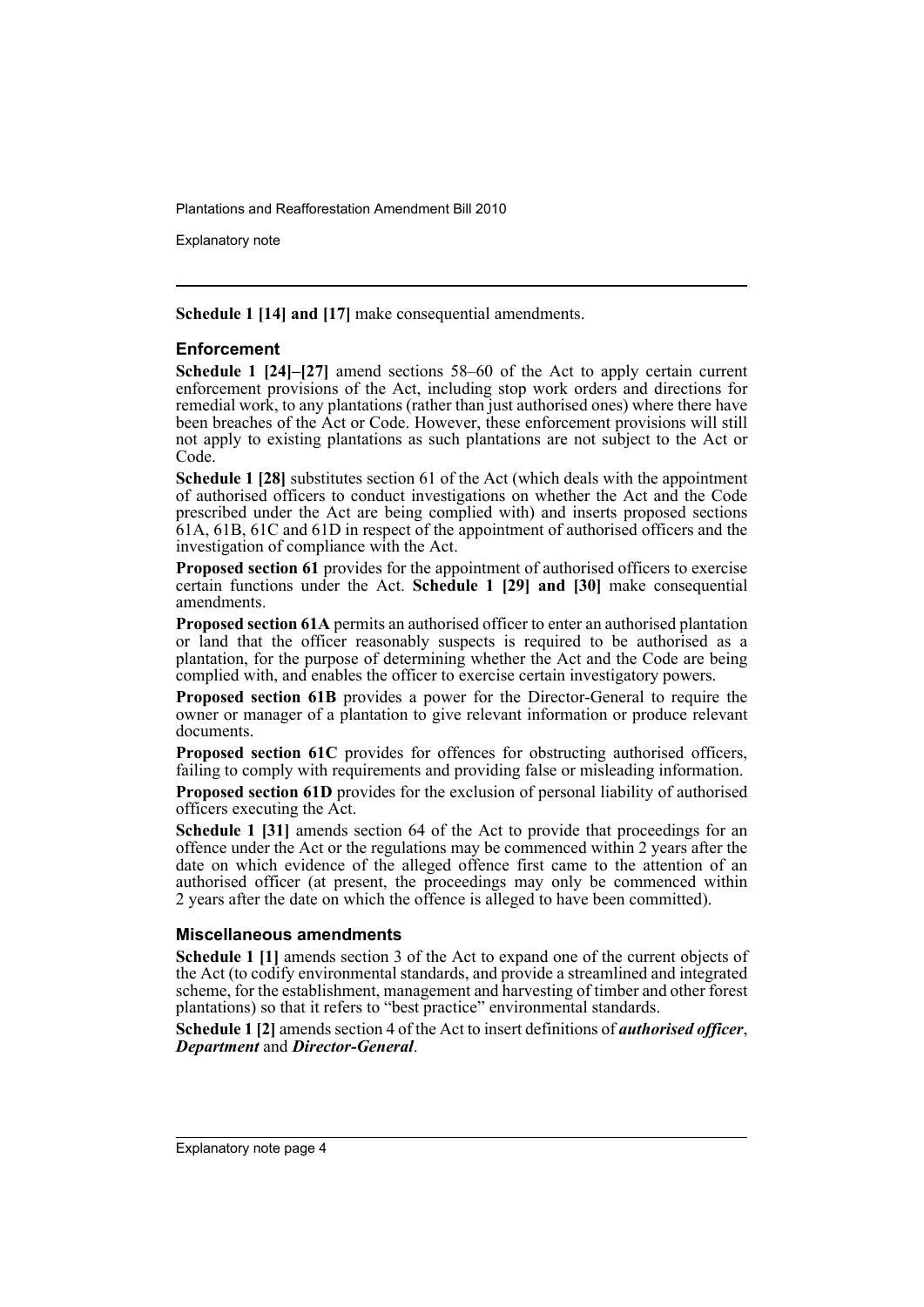Explanatory note

**Schedule 1 [13]** omits section 16 of the Act which contains outdated provisions dealing with native vegetation. **Schedule 1 [23]** contains a consequential amendment.

**Schedule 1 [32]** substitutes section 67 of the Act to provide for the delegation of functions by the Director-General (currently only the Minister has a power to delegate his or her functions).

**Schedule 1 [33]** amends Schedule 3 to the Act to enable the making of regulations of a savings and transitional nature consequent on the enactment of the proposed Act.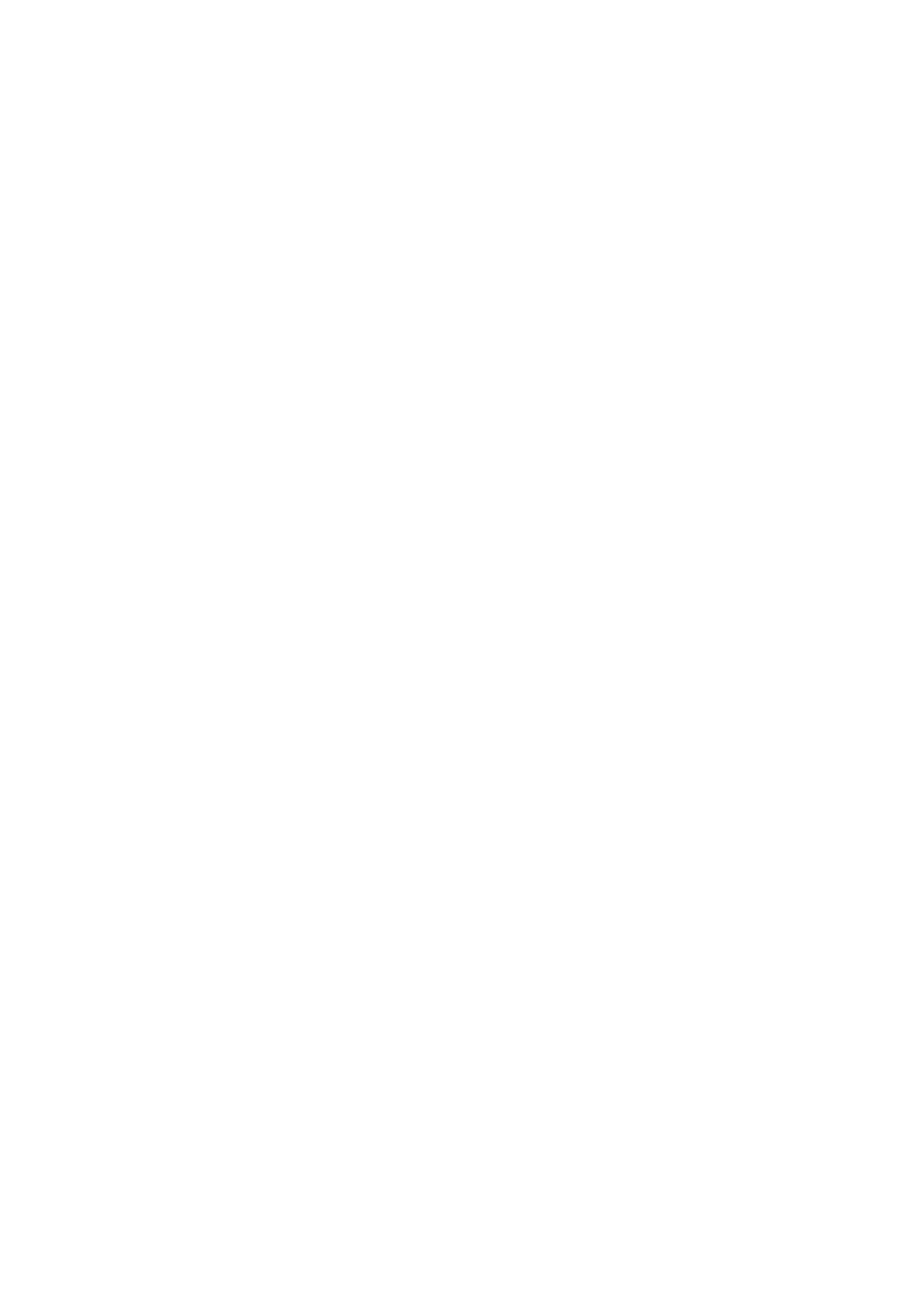First print



New South Wales

# **Plantations and Reafforestation Amendment Bill 2010**

## **Contents**

|            |                                                                | Page |
|------------|----------------------------------------------------------------|------|
| 1          | Name of Act                                                    |      |
|            | 2 Commencement                                                 |      |
| Schedule 1 | Amendment of Plantations and Reafforestation<br>Act 1999 No 97 |      |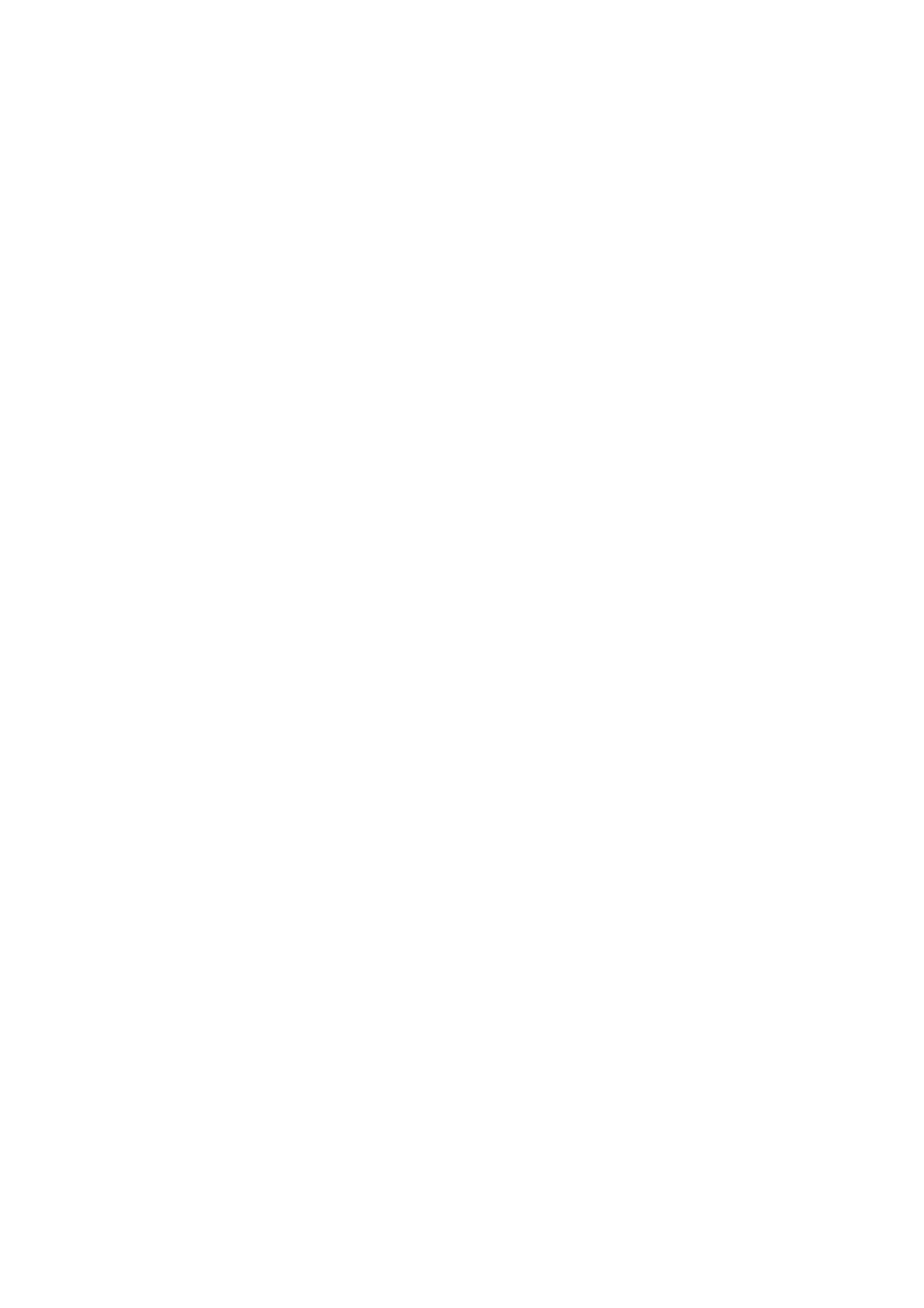

New South Wales

# **Plantations and Reafforestation Amendment Bill 2010**

No , 2010

### **A Bill for**

An Act to amend the *Plantations and Reafforestation Act 1999* to make further provision with respect to the authorisation of plantations; and for other purposes.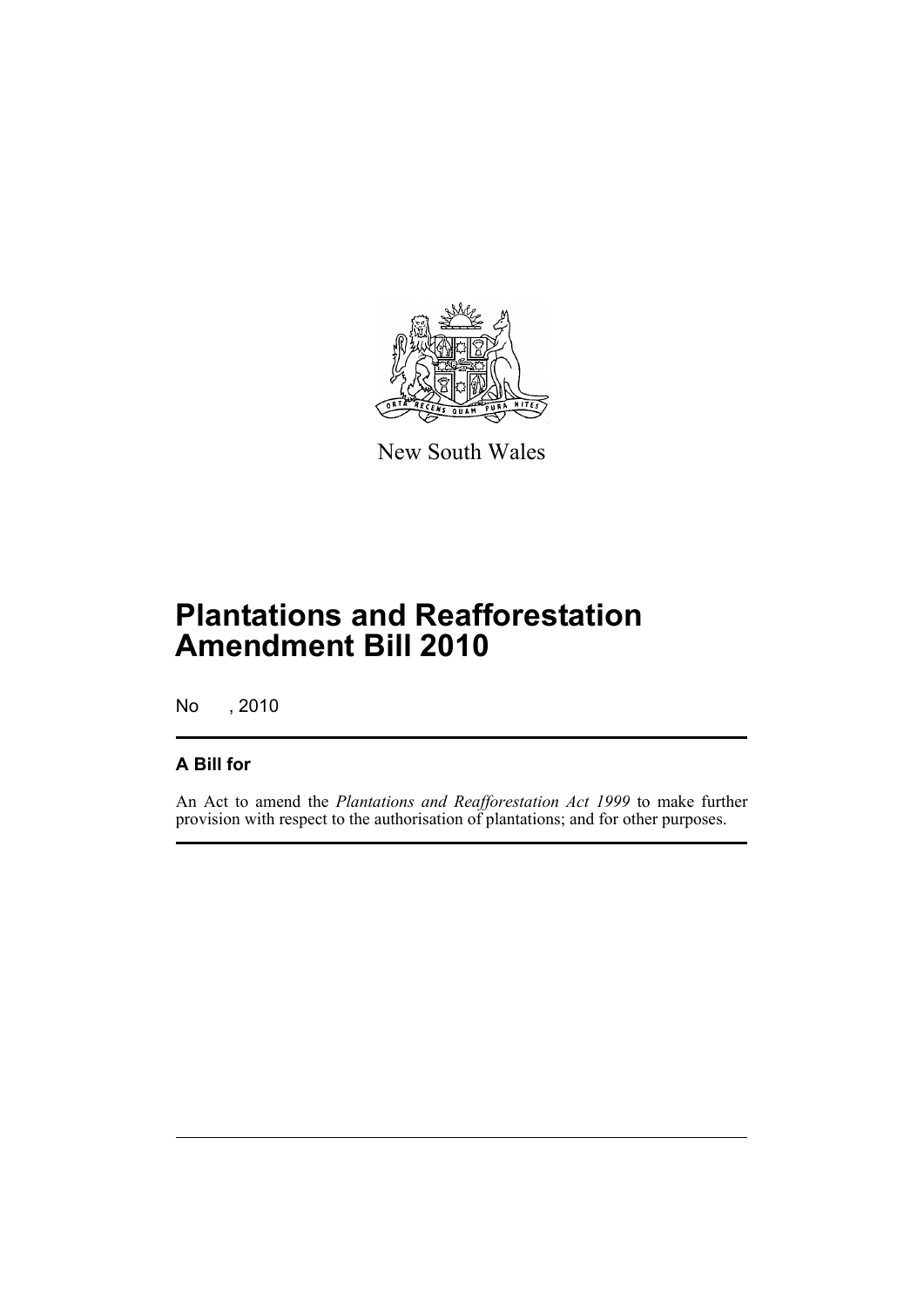<span id="page-9-1"></span><span id="page-9-0"></span>

| The Legislature of New South Wales enacts:                           | 1             |
|----------------------------------------------------------------------|---------------|
| Name of Act                                                          | $\mathcal{P}$ |
| This Act is the Plantations and Reafforestation Amendment Act 2010.  | 3             |
| <b>Commencement</b>                                                  | 4             |
| This Act commences on a day or days to be appointed by proclamation. | 5             |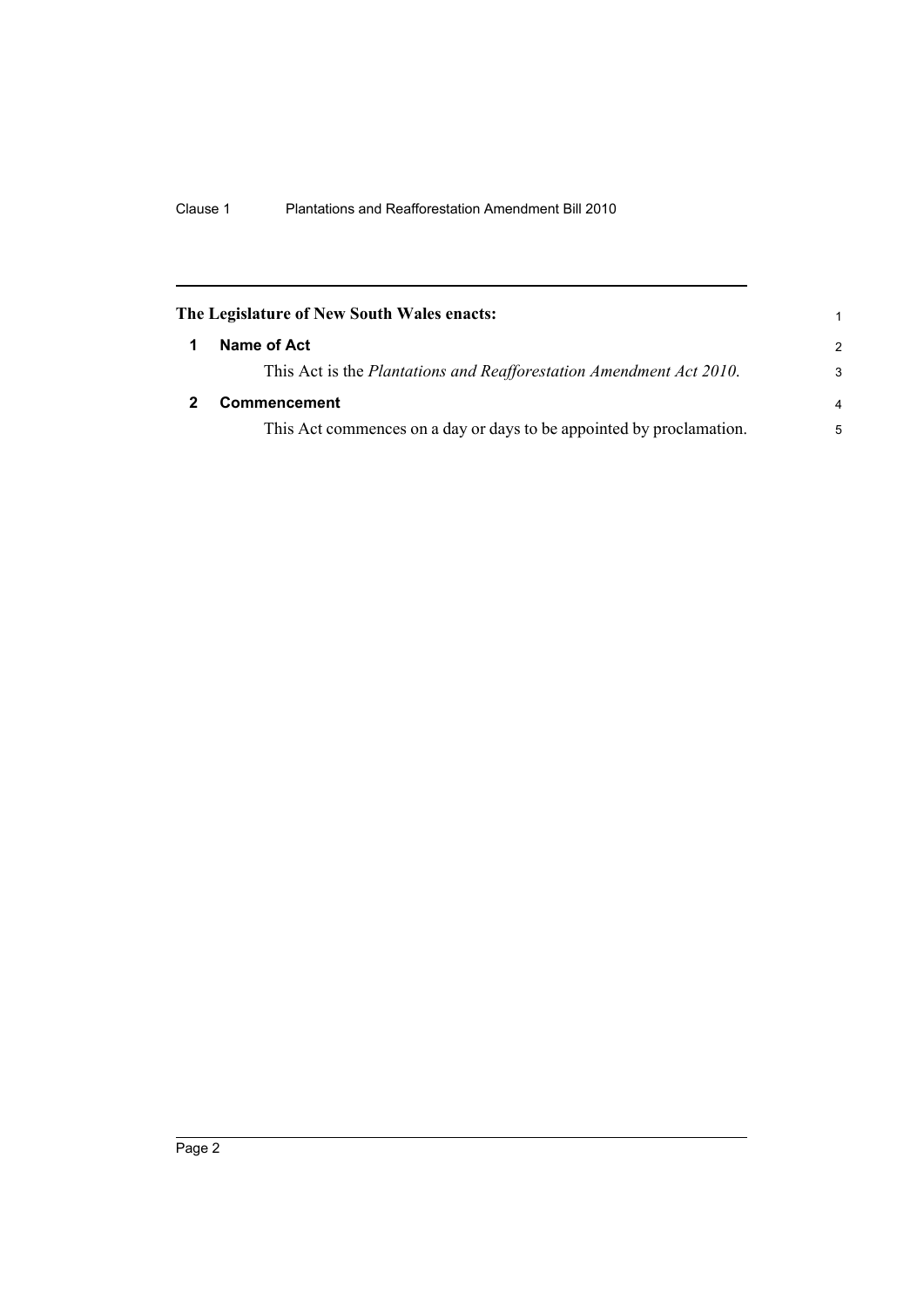Amendment of Plantations and Reafforestation Act 1999 No 97 Schedule 1

<span id="page-10-0"></span>

|     | <b>Schedule 1</b>                     | <b>Amendment of Plantations and</b><br><b>Reafforestation Act 1999 No 97</b>                                             | 1<br>$\overline{c}$ |
|-----|---------------------------------------|--------------------------------------------------------------------------------------------------------------------------|---------------------|
| [1] | <b>Section 3 Objects of Act</b>       |                                                                                                                          | 3                   |
|     |                                       | Insert "best practice" after "codify" in section 3 (c).                                                                  | 4                   |
| [2] | <b>Section 4 Definitions</b>          |                                                                                                                          | 5                   |
|     |                                       | Insert in alphabetical order in section $4(1)$ :                                                                         | 6                   |
|     |                                       | <i>authorised officer</i> means a person appointed under section 61.                                                     | $\overline{7}$      |
|     |                                       | <b>Department</b> means the Department of Industry and Investment.                                                       | 8                   |
|     |                                       | Director-General<br>Director-General<br>the<br>of<br>the<br>means<br>Department.                                         | 9<br>10             |
| [3] | <b>Section 6 Exempt farm forestry</b> |                                                                                                                          | 11                  |
|     |                                       | Omit section $6(1)(a)$ and (b). Insert instead:                                                                          | 12                  |
|     | (a)                                   | the total area in which plantation operations of any kind are                                                            | 13                  |
|     |                                       | carried out on the farm does not exceed 30 hectares at any<br>one time,                                                  | 14<br>15            |
|     | (b)                                   | any clearing of native vegetation (within the meaning of                                                                 | 16                  |
|     |                                       | the <i>Native Vegetation Act 2003</i> ) is exempt from the<br>requirement under section 12 of that Act that the clearing | 17<br>18            |
|     |                                       | be in accordance with a development consent or a property                                                                | 19                  |
|     |                                       | vegetation plan,                                                                                                         | 20                  |
|     | (b1)                                  | any clearing of State protected land which is subject to the                                                             | 21                  |
|     |                                       | provisions of the Native Vegetation Conservation Act 1997<br>(1997 Act) because of the operation of clause 4 of          | 22<br>23            |
|     |                                       | Schedule 3 to the Native Vegetation Act 2003 (2003 Act)                                                                  | 24                  |
|     |                                       | and the regulations under the 2003 Act is exempt from any                                                                | 25                  |
|     |                                       | requirement under Part 2 of the 1997 Act for development<br>consent,                                                     | 26<br>27            |
| [4] |                                       | Section 9 Offence with respect to unauthorised plantations                                                               | 28                  |
|     | Omit section $9(1)(b)$ .              |                                                                                                                          | 29                  |
| [5] | Section 9 (4)                         |                                                                                                                          | 30                  |
|     |                                       | Omit the definition of <i>ancillary plantation operations</i> . Insert instead:                                          | 31                  |
|     |                                       | <i>ancillary plantation operations</i> means plantation operations that<br>are ancillary to:                             | 32<br>33            |
|     | (a)                                   | the carrying out of development in accordance with<br>development consent under Part 4, or in accordance with            | 34<br>35            |
|     |                                       |                                                                                                                          |                     |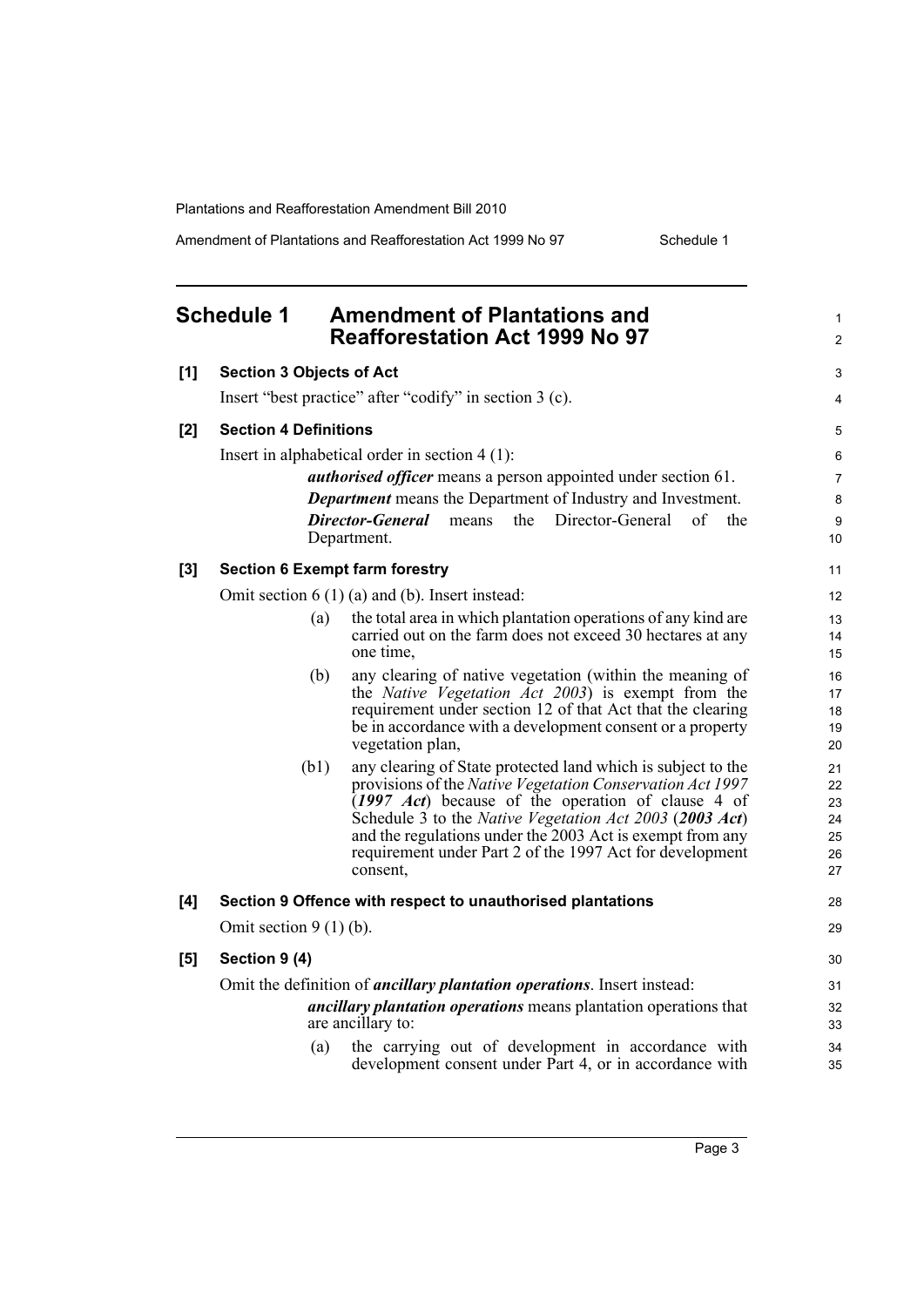|        |                                |     | the requirements of Part 5, of the <i>Environmental Planning</i><br>and Assessment Act 1979, or                                                                                                                                                                                                                             |
|--------|--------------------------------|-----|-----------------------------------------------------------------------------------------------------------------------------------------------------------------------------------------------------------------------------------------------------------------------------------------------------------------------------|
|        |                                | (b) | the carrying out of an approved project within the meaning<br>of Part 3A of that Act,                                                                                                                                                                                                                                       |
|        |                                |     | but only if the development or project does not comprise mainly<br>plantation operations.                                                                                                                                                                                                                                   |
| [6]    | Section 9 (4)                  |     |                                                                                                                                                                                                                                                                                                                             |
|        |                                |     | Omit the definition of <i>existing plantation</i> .                                                                                                                                                                                                                                                                         |
| [7]    | Section 9 (4), Note            |     |                                                                                                                                                                                                                                                                                                                             |
|        | Insert after the subsection:   |     |                                                                                                                                                                                                                                                                                                                             |
|        |                                |     | Note. Provisions relating to plantations authorised under other laws<br>before the commencement of this section (existing plantations) are<br>contained in clause 6 of Schedule 3.                                                                                                                                          |
| [8]    |                                |     | Section 12 Determination of applications for authorisation                                                                                                                                                                                                                                                                  |
|        |                                |     | Omit section 12 (3). Insert instead:                                                                                                                                                                                                                                                                                        |
|        | (3)                            |     | Written notice of the Minister's decision to grant an application<br>is also to be given, within 40 days after the decision is made:                                                                                                                                                                                        |
|        |                                | (a) | to the council of any local government area within which<br>the plantation or proposed plantation is situated, and                                                                                                                                                                                                          |
|        |                                | (b) | to the Minister administering the Crown Lands Act 1989,<br>in respect of plantation operations to be carried out on a<br>road (within the meaning of Division 6 of Part 4 of that<br>Act) that is unformed.                                                                                                                 |
| [9]    |                                |     | Section 14 Provisions relating to non-complying plantations                                                                                                                                                                                                                                                                 |
|        | section $14(3)$ .              |     | Omit "The Minister is to invite any person or body provided with a copy of the<br>application to make submissions on the application within the time and in the<br>manner specified by the Minister (having regard to the period within which the<br>Minister is required by this Part to deal with the application)." from |
| $[10]$ | Section 14 (3), Note           |     |                                                                                                                                                                                                                                                                                                                             |
|        | Omit "any application and".    |     |                                                                                                                                                                                                                                                                                                                             |
| $[11]$ | Section 14 (3A)                |     |                                                                                                                                                                                                                                                                                                                             |
|        | Insert after section $14(3)$ : |     |                                                                                                                                                                                                                                                                                                                             |
|        | (3A)                           |     | The Minister is to invite any person or body provided with a copy<br>of the application in accordance with this section to make<br>submissions on those aspects of the application that indicate                                                                                                                            |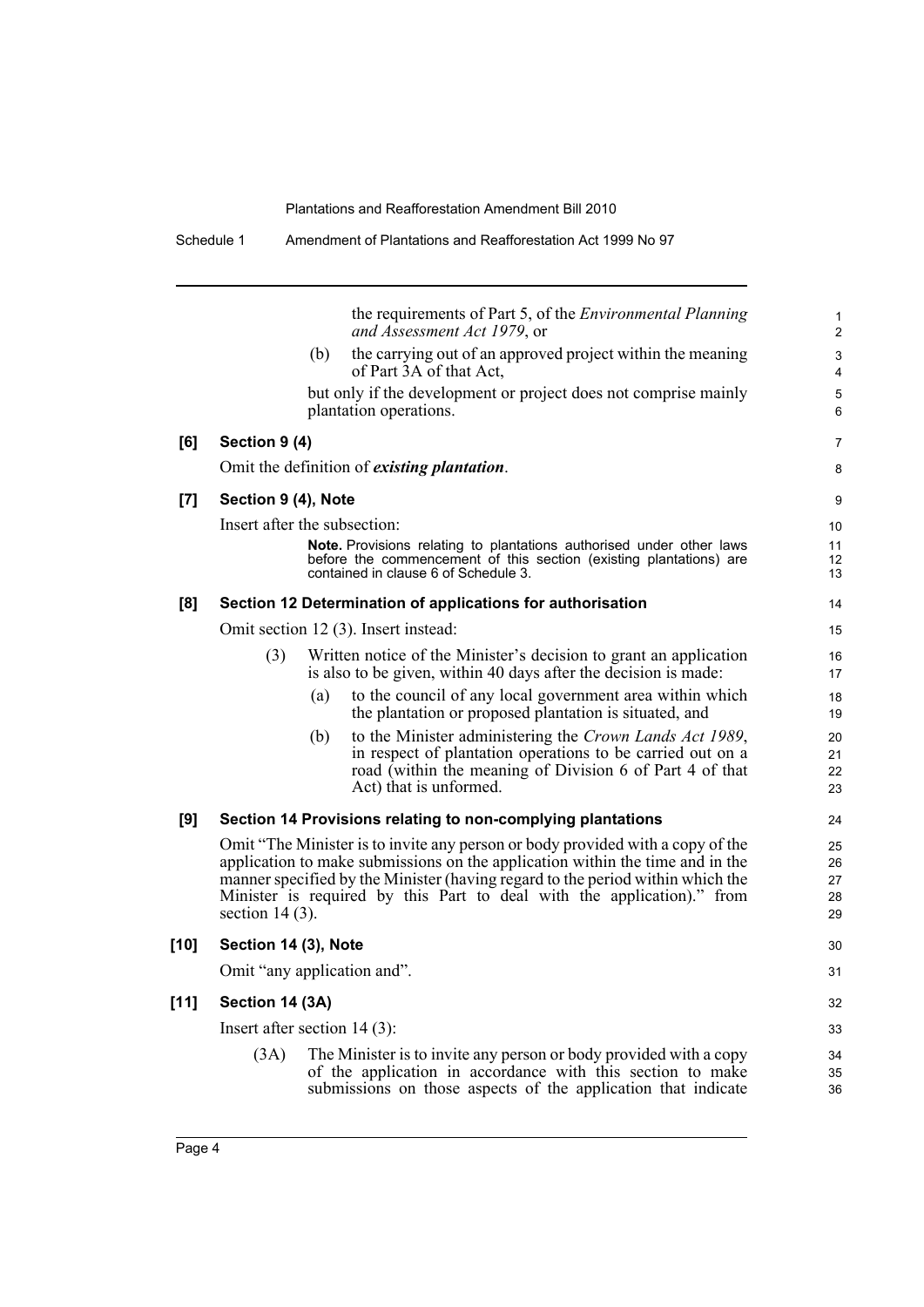|        |     |                   |                          | non-compliance with the relevant complying development<br>standards of the Code:                                                                                                                          | 1<br>$\overline{2}$  |
|--------|-----|-------------------|--------------------------|-----------------------------------------------------------------------------------------------------------------------------------------------------------------------------------------------------------|----------------------|
|        |     |                   | (a)                      | within 3 weeks after receipt of a copy of the application,<br>and                                                                                                                                         | 3<br>$\overline{4}$  |
|        |     |                   | (b)                      | in the manner specified by the Minister.                                                                                                                                                                  | 5                    |
| [12]   |     |                   |                          | Section 15 Provisions relating to threatened species conservation                                                                                                                                         | 6                    |
|        |     |                   |                          | Omit "section 9" from section 15 (9). Insert instead "clause 6 of Schedule 3".                                                                                                                            | $\overline{7}$       |
| [13]   |     |                   |                          | Section 16 Provisions relating to plantations subject to regional<br>vegetation management plans or substitute plans                                                                                      | 8<br>9               |
|        |     | Omit the section. |                          |                                                                                                                                                                                                           | 10                   |
| $[14]$ |     |                   |                          | Section 17 Provisions relating to plantations already established                                                                                                                                         | 11                   |
|        |     |                   |                          | Omit section 17 (4). Insert instead:                                                                                                                                                                      | 12                   |
|        |     | (4)               |                          | Despite anything to the contrary in this Part:                                                                                                                                                            | 13                   |
|        |     |                   | (a)                      | this section applies even though a plantation is a<br>complying plantation, and                                                                                                                           | 14<br>15             |
|        |     |                   | (b)                      | this section does not apply to or in respect of a plantation<br>that is required by section 17C to be authorised.                                                                                         | 16<br>17             |
| $[15]$ |     |                   | Sections 17A-17C         |                                                                                                                                                                                                           | 18                   |
|        |     |                   | Insert after section 17: |                                                                                                                                                                                                           | 19                   |
|        | 17A |                   |                          | Notification of change in ownership or management of plantation                                                                                                                                           | 20                   |
|        |     | (1)               | owner.                   | A person must give notice to the Minister in accordance with this<br>section within 28 days after becoming the owner of the whole or<br>part of a plantation that was authorised before the person became | 21<br>22<br>23<br>24 |
|        |     | (2)               |                          | The owner of an authorised plantation must give notice to the<br>Minister in accordance with this section within 28 days after a<br>new manager is appointed for the whole or part of the plantation.     | 25<br>26<br>27       |
|        |     | (3)               |                          | The notice must:                                                                                                                                                                                          | 28                   |
|        |     |                   | (a)                      | be in the form approved by the Director-General, and                                                                                                                                                      | 29                   |
|        |     |                   | (b)                      | identify the area or areas of land comprising the authorised<br>plantation and the part or parts of land subject to a change<br>in ownership or management, and                                           | 30<br>31<br>32       |
|        |     |                   | (c)                      | identify the new owner or owners, or manager or<br>managers, of the part or parts of the land.                                                                                                            | 33<br>34             |
|        |     |                   |                          | Maximum penalty: 10 penalty units.                                                                                                                                                                        | 35                   |

Page 5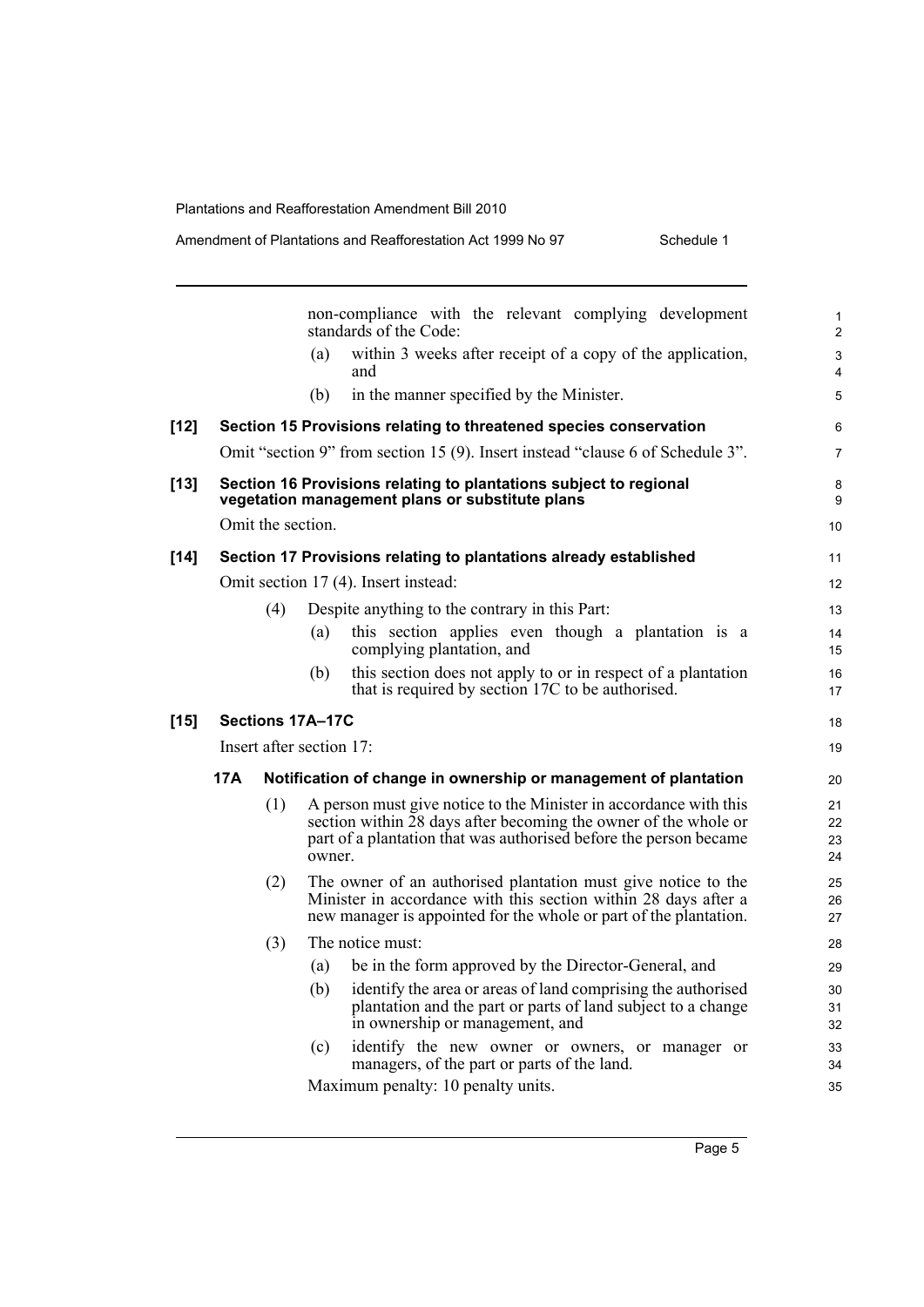Schedule 1 Amendment of Plantations and Reafforestation Act 1999 No 97

#### **17B Changes in ownership and management not affecting authorisation of plantations**

The authorisation of an authorised plantation is not affected by:

- (a) any change in ownership or management of the whole of the plantation, or
- (b) any change in the ownership of a part of the plantation so long as the whole of the plantation remains under the same management, or
- (c) any change in the management of a part of the plantation so long as the whole of the plantation remains under the same ownership.

#### **17C Changes in ownership and management affecting authorisation of plantations**

- (1) For the purposes of this section, a *significant change* to an authorised plantation is:
	- (a) a change in the ownership of part only of the land comprising the plantation that occurs at the same time as a change in the management of that part of the land, or
	- (b) a change in the ownership of part only of the land comprising the plantation that follows a change in the management of that part of the land, or
	- (c) a change in the management of part only of the land comprising the plantation that follows a change in the ownership of that part of the land.
- (2) If there is a significant change to an authorised plantation (*the original plantation*) and the owner of any part of the land comprising the original plantation intends to continue plantation operations on that part after the change, the owner must make an application under section 11 for the authorisation of that part as a plantation.
- (3) The Minister may waive or modify any of the requirements of this Act in relation to an application for authorisation as a plantation of any part of the land comprising the original plantation, but only if the application does not relate to any other land.
- (4) The Minister must grant an authorisation of a part of the land comprising the original plantation but may impose any conditions on the authorisation that the Minister considers appropriate.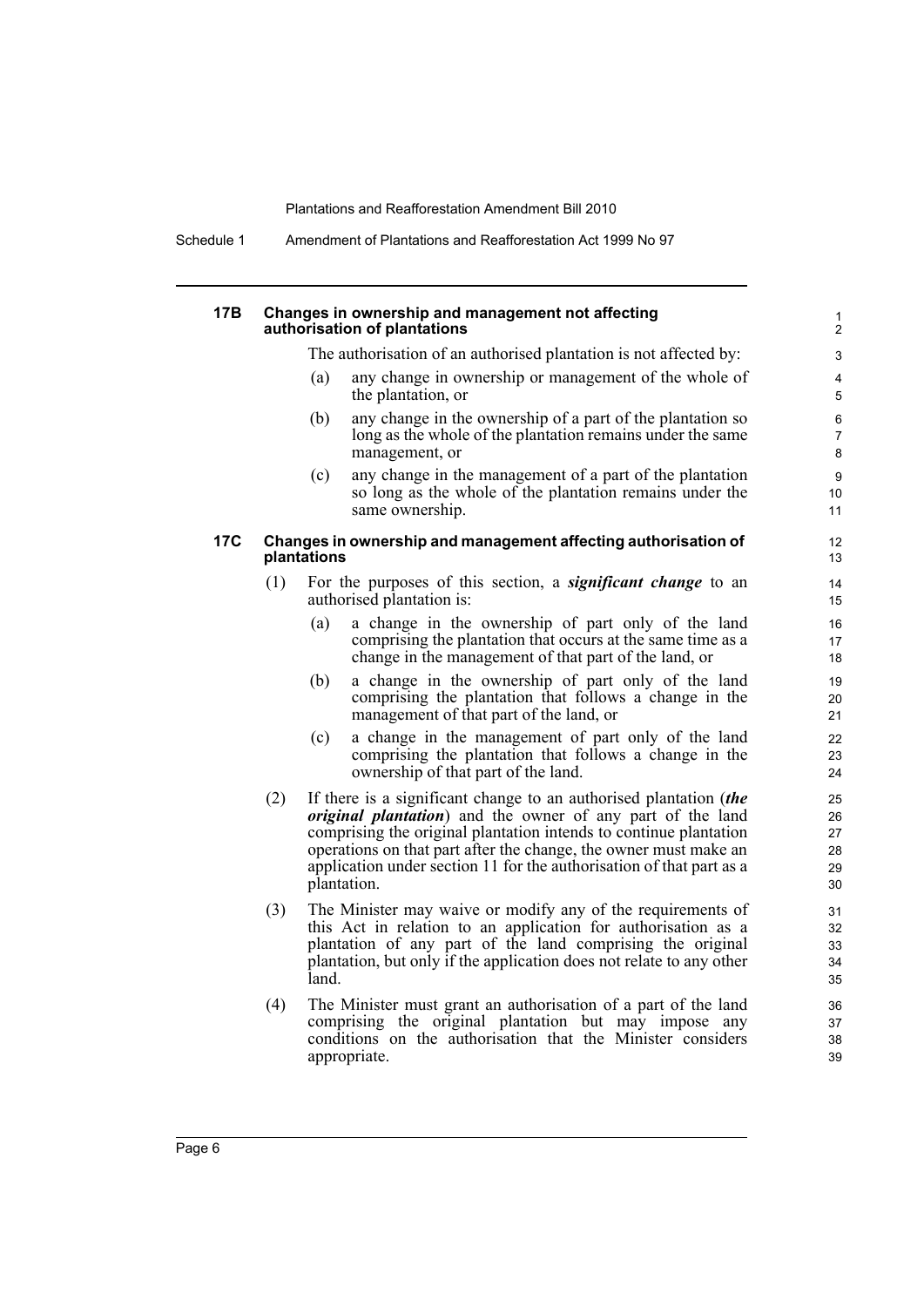|        | (5)                 | An authorisation in respect of an original plantation ceases to<br>have effect on the date on which the significant change occurs.      | 1<br>$\overline{2}$ |
|--------|---------------------|-----------------------------------------------------------------------------------------------------------------------------------------|---------------------|
|        | (6)                 | However, any part of the land comprising the original plantation                                                                        | 3                   |
|        |                     | is taken to be an authorised plantation subject to the same                                                                             | 4                   |
|        |                     | conditions that applied to the original plantation (to the extent                                                                       | 5                   |
|        |                     | that those conditions are relevant to that part of the land), but only<br>until:                                                        | 6<br>$\overline{7}$ |
|        |                     | (a)<br>28 days after the significant change, or                                                                                         | 8                   |
|        |                     | if an application is made within that 28-day period for the<br>(b)                                                                      | 9                   |
|        |                     | authorisation of that part of the land as a plantation, the                                                                             | 10                  |
|        |                     | application is determined by the Minister.                                                                                              | 11                  |
|        | (7)                 | Nothing in this section requires an application to be made for                                                                          | 12                  |
|        |                     | authorisation of land as a plantation if authorisation would not be                                                                     | 13                  |
|        |                     | required because of section 9.                                                                                                          | 14                  |
| $[16]$ |                     | <b>Section 20 Conditions of authorisations</b>                                                                                          | 15                  |
|        |                     | Omit section 20 (1) and (2). Insert instead:                                                                                            | 16                  |
|        | (1)                 | An authorisation under this Act (other than for a complying                                                                             | 17                  |
|        |                     | plantation) may be granted subject to conditions.                                                                                       | 18                  |
|        | (2)                 | Subsection $(1)$ does not affect the operation of section 13 $(4)$ .                                                                    | 19                  |
| $[17]$ | <b>Section 21</b>   |                                                                                                                                         | 20                  |
|        |                     | Omit the section. Insert instead:                                                                                                       | 21                  |
|        | 21                  | <b>Duration of authorisation</b>                                                                                                        | 22                  |
|        |                     |                                                                                                                                         |                     |
|        |                     | Subject to section 17C, the authorisation of a plantation remains<br>in force unless it is cancelled by the Minister in accordance with | 23<br>24            |
|        |                     | this Act.                                                                                                                               | 25                  |
|        |                     |                                                                                                                                         |                     |
| $[18]$ |                     | <b>Section 22 Cancellation of authorisation</b>                                                                                         | 26                  |
|        |                     | Omit "or" where lastly occurring in section $22(1)(d)$ .                                                                                | 27                  |
| $[19]$ | Section 22 (1) (e)  |                                                                                                                                         | 28                  |
|        | Omit the paragraph. |                                                                                                                                         | 29                  |
| $[20]$ |                     | Section 23 Public register relating to authorisations                                                                                   | 30                  |
|        |                     | Omit section 23 $(1)$ (a).                                                                                                              | 31                  |
|        |                     |                                                                                                                                         |                     |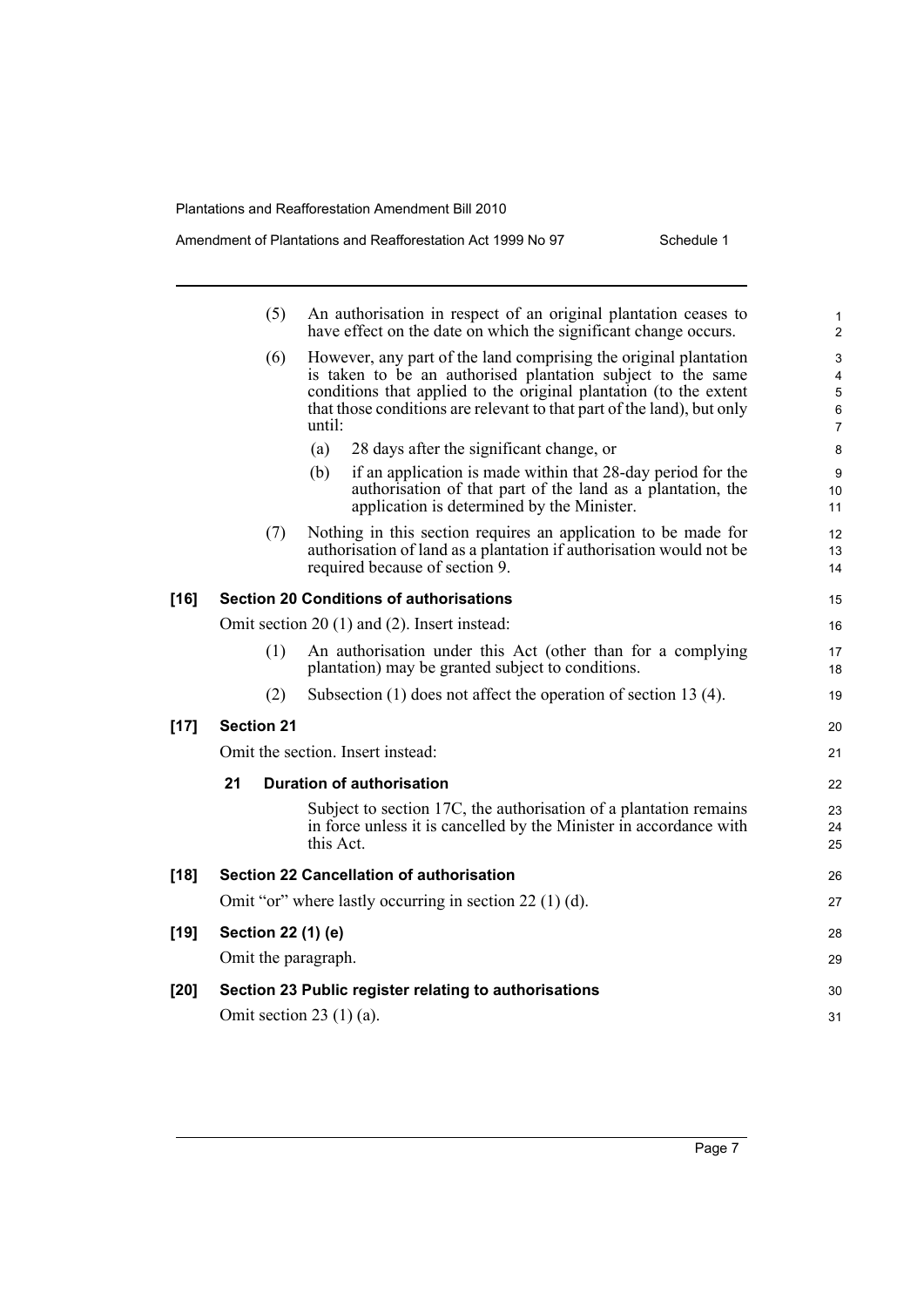Schedule 1 Amendment of Plantations and Reafforestation Act 1999 No 97

| $[21]$ | <b>Section 23 (2)</b> |                                                                                                                                                                                                | 1              |
|--------|-----------------------|------------------------------------------------------------------------------------------------------------------------------------------------------------------------------------------------|----------------|
|        |                       | Omit the subsection. Insert instead:                                                                                                                                                           | $\overline{c}$ |
|        | (2)                   | The register is to be made available for inspection on the internet<br>site of the Department.                                                                                                 | 3<br>4         |
| $[22]$ |                       | Section 42 Obligation to make financial contribution                                                                                                                                           | 5              |
|        | Omit section 42 (4).  |                                                                                                                                                                                                | 6              |
| $[23]$ | <b>EPA Act</b>        | Section 47 Plantation operations and exempt farm forestry not subject to                                                                                                                       | 7<br>8         |
|        |                       | Omit section $47(3)(a)$ .                                                                                                                                                                      | 9              |
| $[24]$ |                       | Section 58 Minister may make stop work order                                                                                                                                                   | 10             |
|        |                       | Omit "an authorised plantation" from section 58 (1).                                                                                                                                           | 11             |
|        |                       | Insert instead "a plantation".                                                                                                                                                                 | 12             |
| $[25]$ | <b>Section 58 (3)</b> |                                                                                                                                                                                                | 13             |
|        |                       | Omit "the authorised plantation". Insert instead "the plantation".                                                                                                                             | 14             |
| $[26]$ |                       | <b>Section 59 Directions for remedial work</b>                                                                                                                                                 | 15             |
|        |                       | Omit "an authorised plantation" from section 59 (1).                                                                                                                                           | 16             |
|        |                       | Insert instead "a plantation".                                                                                                                                                                 | 17             |
| $[27]$ |                       | Section 60 Appeals under this Part                                                                                                                                                             | 18             |
|        |                       | Omit "an authorised plantation" from section 60 (1).                                                                                                                                           | 19             |
|        |                       | Insert instead "a plantation".                                                                                                                                                                 | 20             |
| $[28]$ | Sections 61-61D       |                                                                                                                                                                                                | 21             |
|        |                       | Omit section 61. Insert instead:                                                                                                                                                               | 22             |
|        | 61                    | Appointment of authorised officers                                                                                                                                                             | 23             |
|        | (1)                   | The Minister may appoint any appropriately qualified person as<br>an authorised officer to investigate and report to the Minister on<br>whether this Act and the Code are being complied with. | 24<br>25<br>26 |
|        | (2)                   | The authority of an authorised officer may be limited by the<br>relevant instrument of appointment to the functions specified in<br>the instrument of appointment.                             | 27<br>28<br>29 |
|        |                       |                                                                                                                                                                                                |                |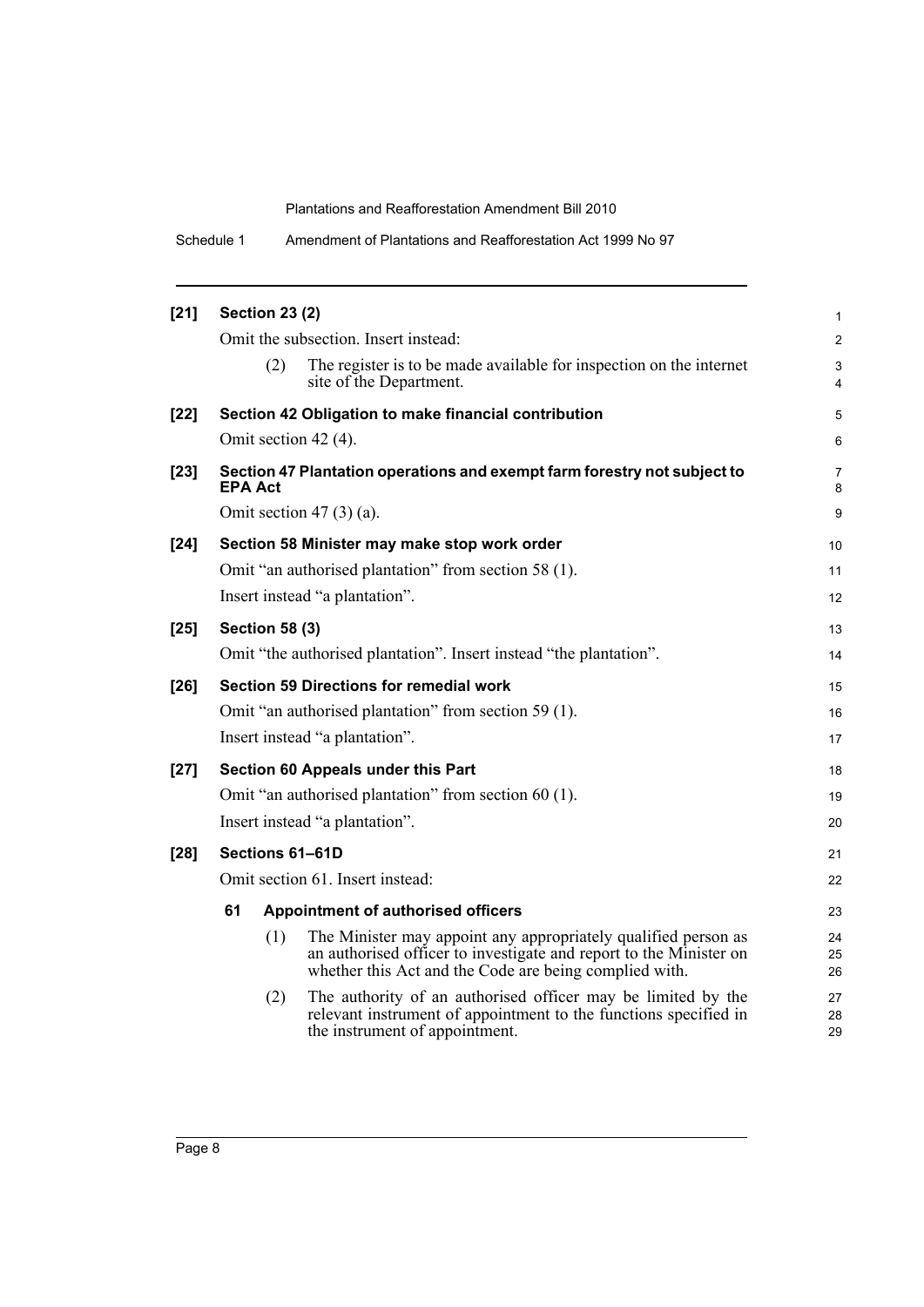Amendment of Plantations and Reafforestation Act 1999 No 97 Schedule 1

- (3) An authorised officer cannot exercise the functions of an authorised officer under this Act unless the officer is in possession of an identification card issued on behalf of the Minister.
- (4) In the course of exercising the functions of an authorised officer under this Act, the officer must, if requested to do so by any person who is subject to the exercise of the functions, produce the officer's identification card to the person.

### **61A Powers of entry and inspection**

- (1) For the purpose of exercising his or her functions under this Act, an authorised officer may, on giving reasonable notice to the owner or manager, enter an authorised plantation or land that the authorised officer reasonably suspects is required to be authorised as a plantation under this Act.
- (2) However, an authorised officer may enter such a plantation or land without giving reasonable notice if:
	- (a) the officer considers there is a risk of significant harm to the environment occurring in respect of the plantation or land, and
	- (b) the officer has attempted to contact the owner or manager before entering the plantation or land.
- (3) An authorised officer may, for the purpose of exercising his or her functions under this Act:
	- (a) conduct such investigations, make such inquiries, examinations and inspections, and take such samples and recordings (including photographs) as the officer considers necessary, and
	- (b) require the owner or manager to provide such reasonable assistance and facilities as may be requested by the officer to exercise the officer's functions under this section.
- (4) A person may accompany an authorised officer and take all reasonable steps to assist an officer in the exercise of the officer's functions under this Act if the officer is of the opinion that the person is capable of providing assistance to the officer in the exercise of those functions.
- (5) An authorised officer is not entitled to enter any part of premises used only for residential purposes except with the consent of the occupier of the premises.

Page 9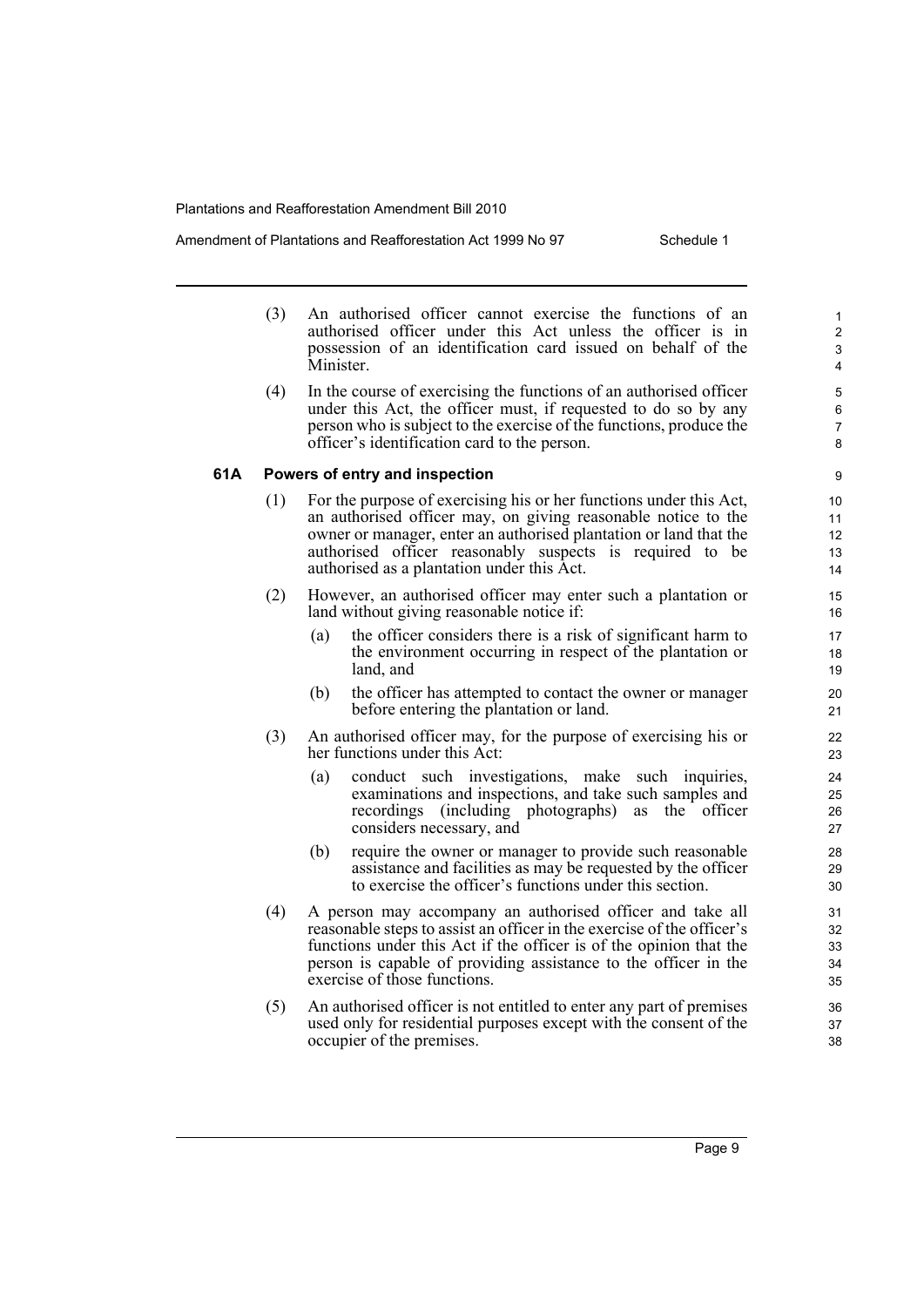Schedule 1 Amendment of Plantations and Reafforestation Act 1999 No 97

#### **61B Power to obtain information**

(1) If an authorised officer enters land for the purpose of exercising functions under this Act, the authorised officer may require the owner or manager of the land to provide such relevant information as the officer requires.

- (2) The Director-General may, by notice in writing served on the owner or manager of land, require the owner or manager to give to an authorised officer, in accordance with the notice, any relevant information.
- (3) In this section, *relevant information* means information or documents relating to matters that are reasonably connected with the administration of this Act or required for the purposes of determining whether this Act or the Code is being complied with, but does not include information or documents of a commercially sensitive nature.
- (4) A person is not excused from giving relevant information under this section on the ground that the information may tend to incriminate the person.
- (5) Any relevant information obtained from a natural person under this section is not admissible against the person in criminal proceedings other than proceedings for an offence under section 61C.

### **61C Offences in respect of authorised officers**

- (1) A person must not, without reasonable excuse:
	- (a) obstruct an authorised officer in the exercise of the officer's functions under this Act, or
	- (b) fail or refuse to comply with a requirement made by an authorised officer or the Director-General under this Act, or
	- (c) provide information to an authorised officer which the person knows is false or misleading in a material respect. Maximum penalty: 100 penalty units.
- (2) In this section, *obstruct* includes delay, threaten or hinder.

### **61D Protection from personal liability**

(1) Any matter or thing done or omitted to be done by an authorised officer does not, if the matter or thing was done or omitted to be done in good faith for the purpose of exercising a function under this Act, make the authorised officer personally liable to any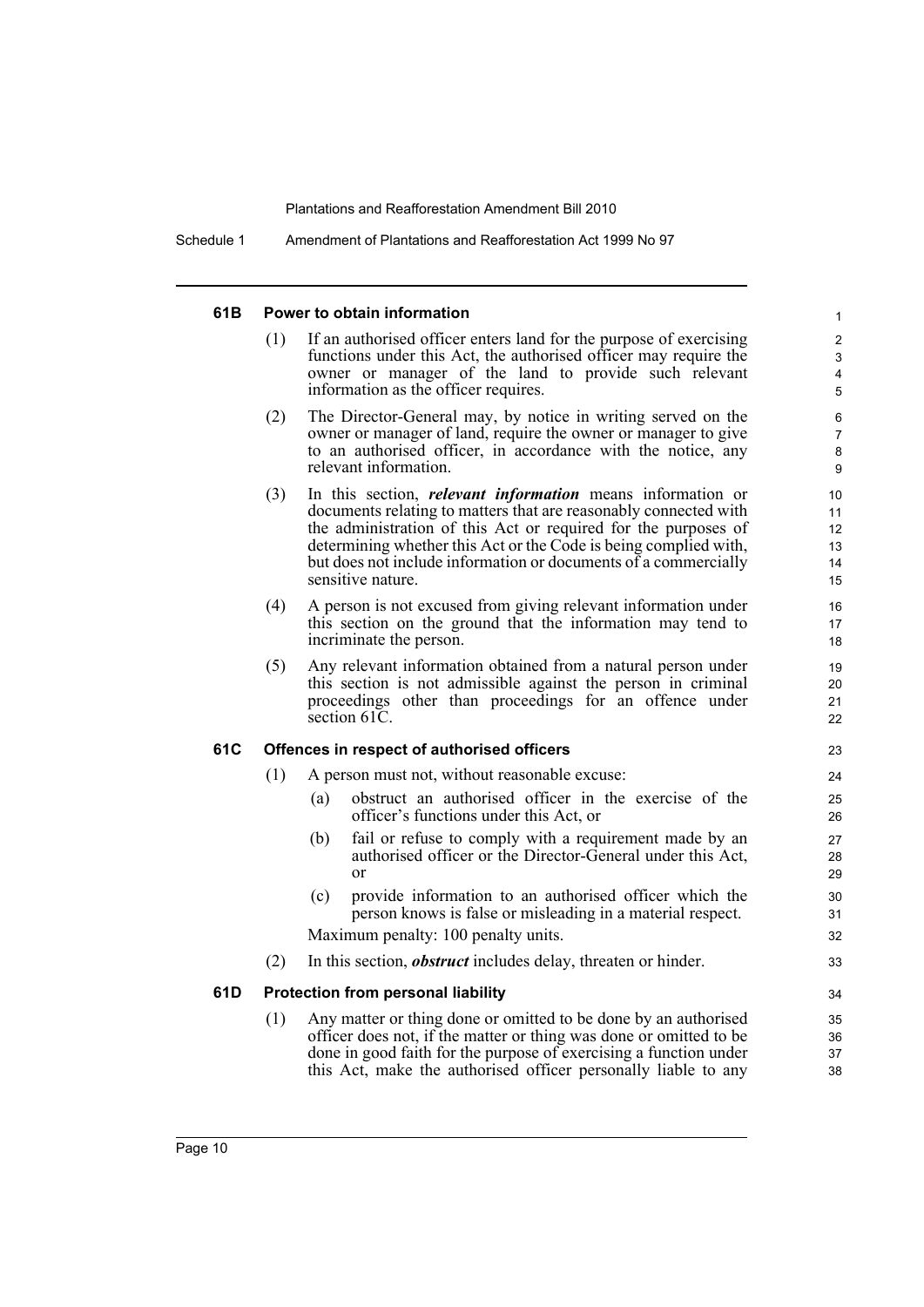Amendment of Plantations and Reafforestation Act 1999 No 97 Schedule 1

action, liability, claim or demand in respect of that matter or thing. (2) However, any such liability attaches instead to the Crown. **[29] Section 62 Penalty notices** Omit section 62 (9). **[30] Section 63 Evidence** Omit "under section 61" from section 63 (e). **[31] Section 64 Proceedings for offences** Insert after section 64 (4): (5) However, proceedings for any such offence may also be commenced within, but not later than, 2 years after the date on which evidence of the alleged offence first came to the attention of an authorised officer. (6) If subsection (5) is relied on for the purpose of commencing proceedings for an offence, the process commencing the proceedings must contain particulars of the date on which evidence of the offence first came to the attention of an authorised officer and need not contain particulars of the date on which the offence was committed. The date on which evidence first came to the attention of an authorised officer is the date specified in the process commencing the proceedings, unless the contrary is established. **[32] Section 67** Omit the section. Insert instead: **67 Delegation** (1) The Minister may delegate the exercise of any function of the Minister under this Act (other than this power of delegation) or the regulations to: (a) any member of staff of a Division of the Government Service for which the Minister is responsible, or (b) any person, or any class of persons, authorised for the purposes of this subsection by the regulations. (2) The Director-General may delegate the exercise of any function of the Director-General under this Act (other than this power of delegation) or the regulations to: (a) any member of staff of the Department, or 1  $\overline{2}$ 3 4 5 6 7 8 9 10 11 12 13  $14$ 15 16 17 18 19 20 21 22 23 24 25 26 27 28 29 30 31 32 33 34 35 36